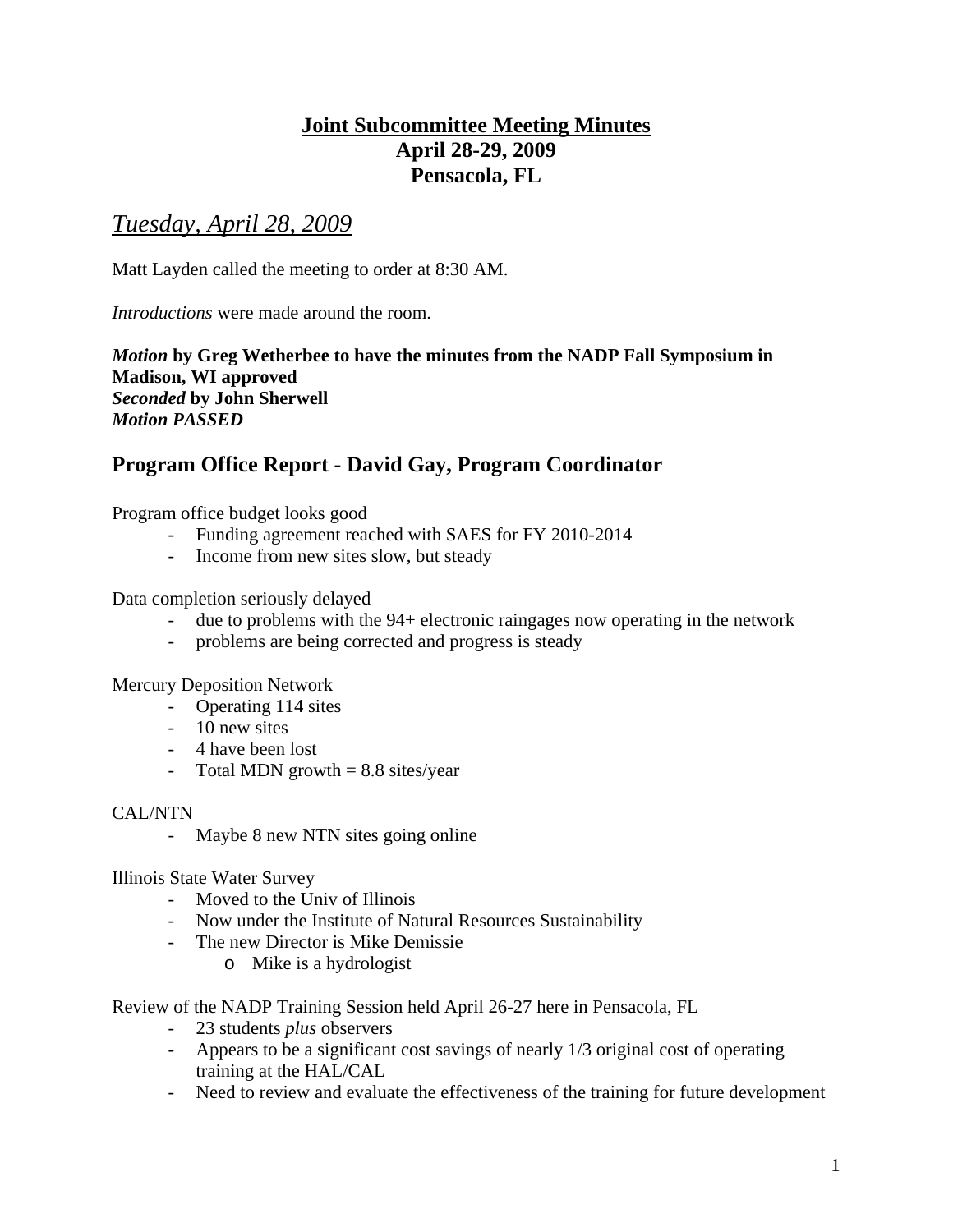#### New website

- A new hire is a programmer
	- o Has greatly benefited the website development
- More to come later

#### Winter Review

- Many sites experienced problems/trouble especially in December
- Many records were set with snowfall and low temperatures

#### Ammonia network

- 22 sites currently operating in this Initiative
- Data from these sites is now available on the web

#### Mercury network

- 22 sites currently operating in this Initiative
- SOP's are nearing completion
- Data is available online through password access
- 15 years of combined data available

#### Equipment/QA

- Linear actuator drive collector field testing planned
- Network may need to consider covers for NTN collector arm pivot points to prevent freezing and damage to motorboxes

Asian Soybean Rust project

- Will continue through 2009

### **CAL Report, Chris Lehman**

Nitrogen Measurements

- Flow Injection Analysis review
	- o SOP is now available on the CAL website
	- o Analysis will continue through 2008 archived samples
- Findings indicate dissolved organic nitrogen in samples from Jan-Mar
- Samples also show most of the dissolved organic nitrogen is occurring in the Southern States

#### NTN Site status

- 112 sites are operating with the new 6-N-1 supply routine

#### Future of the CALendar?

- There was much discussion of this subject
- **David Gay** *Moved* **to discuss the CALendar issue in EROS** 
	- o **Greg Wetherbee** *Seconded*
	- o *NO vote taken*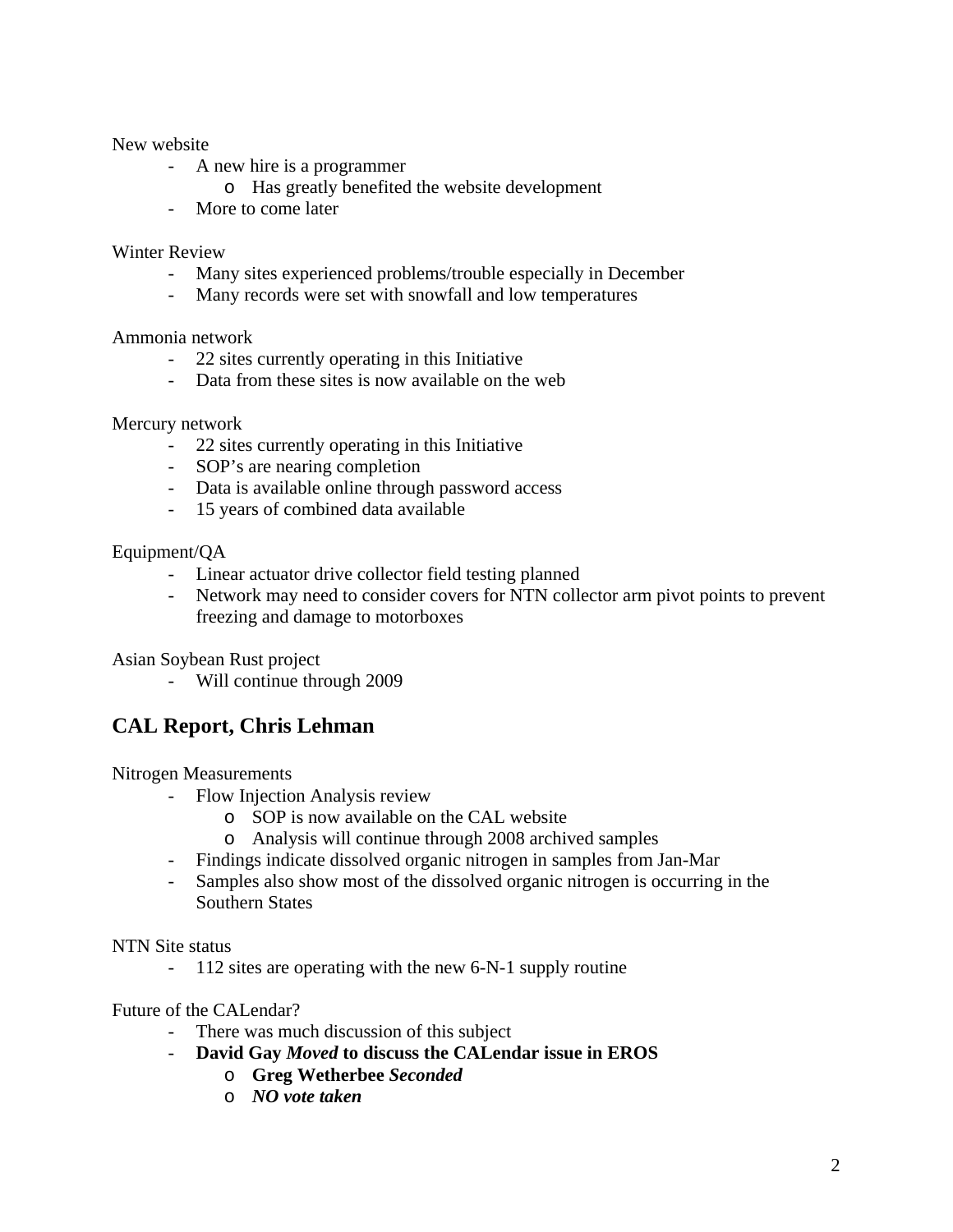Archived samples

- Chris indicated that the CAL needs to make room for new samples in the archive storage freezers and that 2001 samples must be removed
- Looking for researchers interested in taking the samples for analysis

Brief review of:

- Lab changes
- QA Report Summary
- Publications

### **HAL Report, Gerard van der Jagt**

Network collectors status

- 94 ACM units operating in the network
- 15 motorboxes were replaced in 2008
	- o 16% of the network for 2008
		- o 25% were replaced in 2007
- 19 sensors were replaced in 2008
- 1 load sensor was replaced in one of the new digital raingages

HAL 2006 audit

- HAL database users manual
	- o Moving from Acess to SQL
- Modernizing MMHg data capture

Samples collected for  $2008 = 6523$ 

- 44% of the samples received an "A" rating

Data delivery update

- On schedule

Other issues reviewed:

- Trace metals validation
- Passive Hg Sampling

# **QA Report, Mark Rhodes**

Criterion 4 Report now available on the website

Status of the QAR's, QAP's, and Reviews

- 2009 HAL Lab Review
	- o Mark is putting together a team
- 2008 CAL Review
	- o Response received on 4/24/2009
- PO Review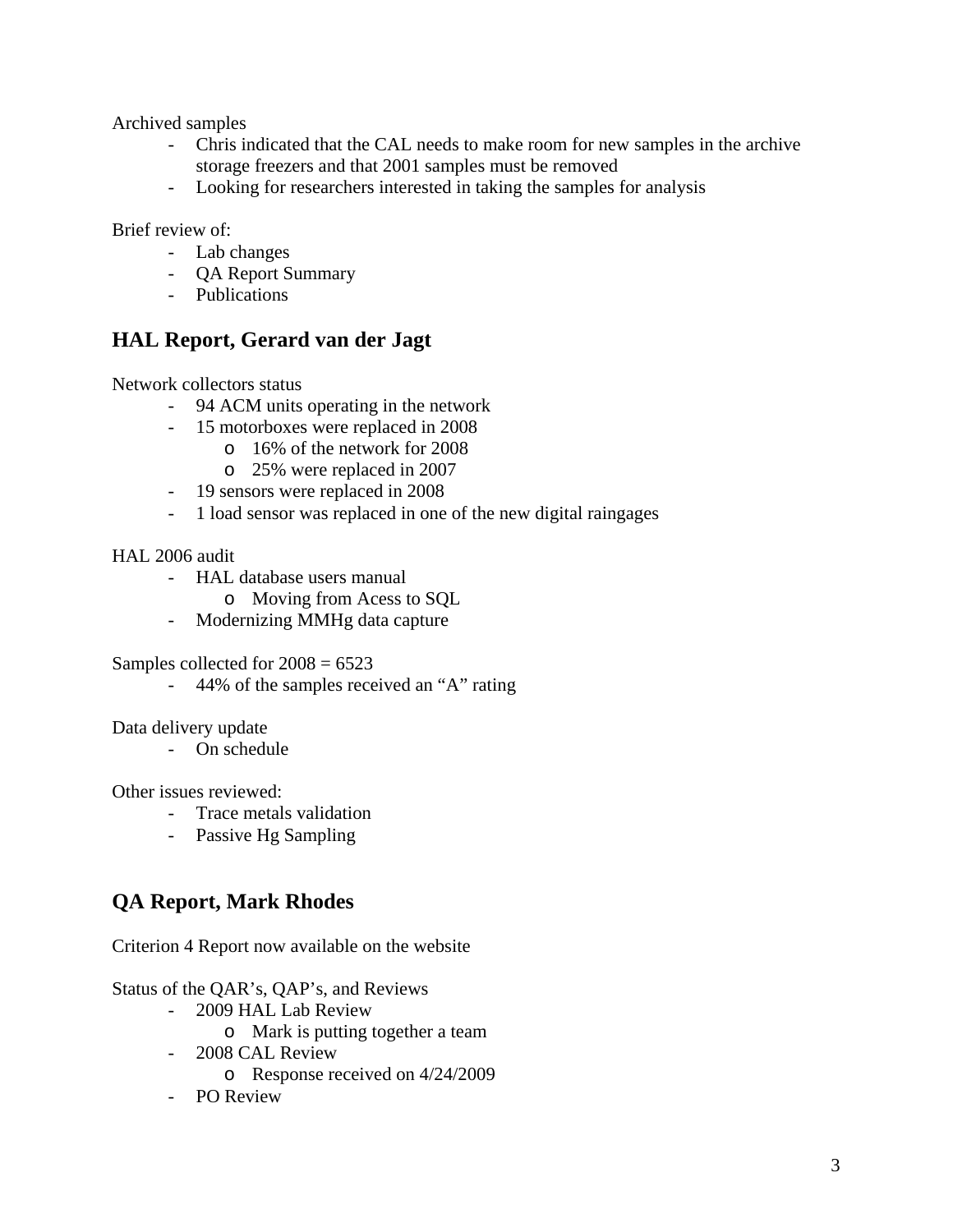- o Possibly set for 2010
- Web posting of SOP's
	- o CAL document server

Status of the site surveys was reviewed

New Initiatives

- Do we need an Ad Hoc Committee for guiding new initiatives?
- Mark mentioned that several reviewers of the New Initiatives document questioned whether an Ad Hoc Committee was needed, and if so, what the role of that committee would be, and who (e.g., NOS, DMAS, EROS, the labs, etc) should be represented on that committee
- A consensus was reached that an Ad Hoc Committee is needed with each new initiative.
- The number of representatives was discussed, but there was no decision at this time
- **Cari Furiness** *moved* **to have the BAC represented**
- **Pam Padgett** *seconded*
	- o **NO Vote was taken**
- A consensus was reached to make sure that all groups were represented
- Gary Lear and Greg Wetherbee suggested that Mark formulate a specific recommendation for membership to the Ad Hoc Committee for new initiatives, and present that recommendation at the Joint Subcommittee meeting on Wed. Discussion was tabled until that time.

Site selection and Installation Manual

- There has been good feedback
- Includes rules and guidelines

The use of sulfate for scoring NTN samples was discussed

- A statistics class from the Univ of Ill is exploring the data
- Updates to come

Special Studies were discussed

- Deep bucket
	- o Mark proposed to remove the deep bucket from use in the NADP
	- o **Greg Wetherbee** *moved*
	- o **Matt Layden** *seconded*
	- o *Motion PASSED*
- YES collector
	- o Do we discontinue YES operations and testing?
	- o YES representative voiced concerns and suggested more testing
	- o Collector has not performed satisfactorily during NADP and USGS testing and concerns remain as to future testing and consideration
- Linear actuator
	- o Received good/positive feedback from testing
	- o Issues remain including the motor and the cost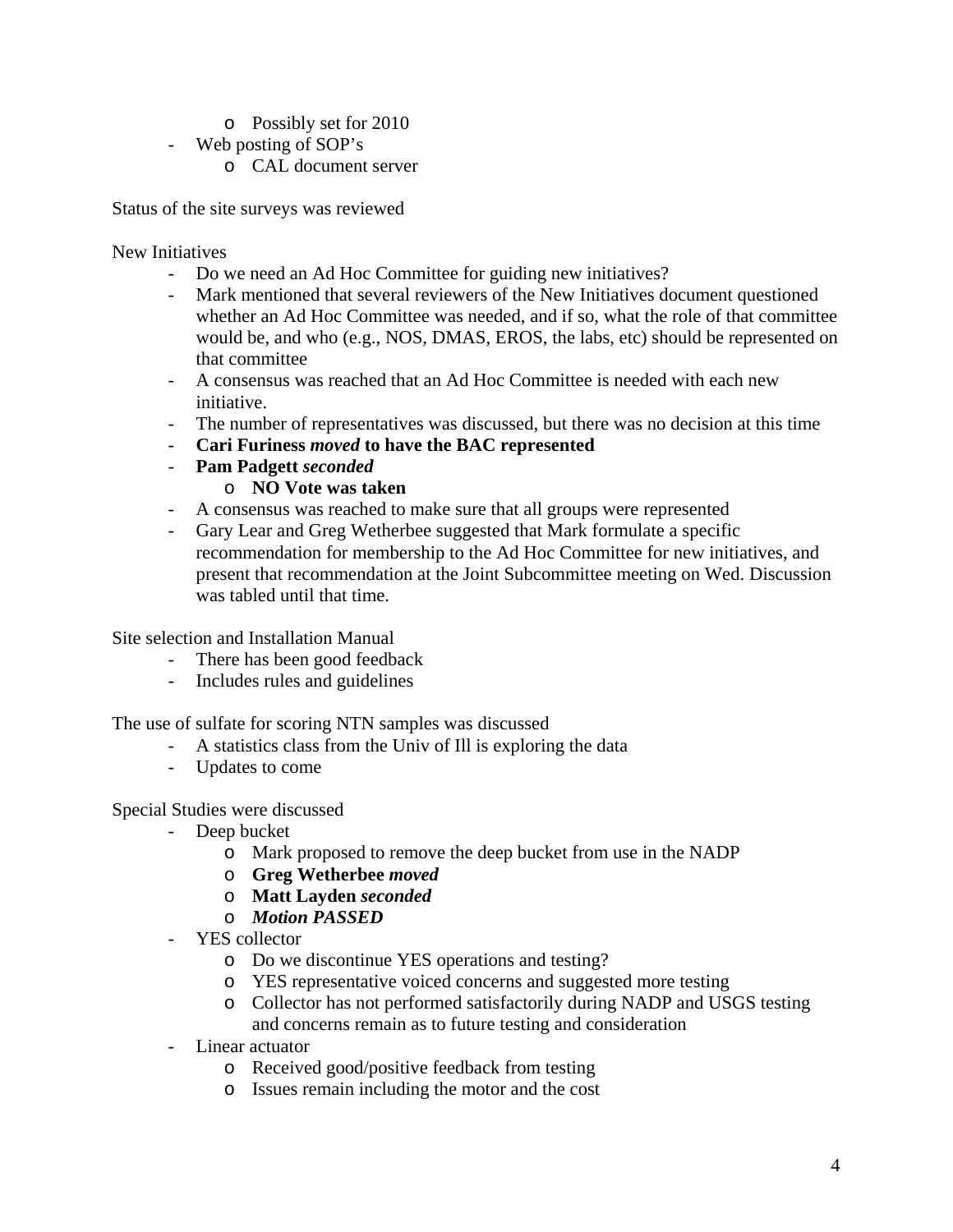- 7 vs 11 grid sensor
- Thies sensor
	- o Motion to accept Thies sensor for network operations
	- o **Greg Wetherbee** *moved* **to vote**
	- o **Gary Lear** *seconded*
	- o *Motion PASSED* **to accept the Thies sensor for use in NADP networks**

### **CAL Review and Response, Mark Rhodes and Chris Lehman**

- There were 19 findings within the 30 page report
- A 6 page response was issued by the CAL
	- o The response focused on the CAL having to "do more with less" these days
	- o Maggie Kerchner raised concerns about the program with a diminished staff

### **Resin Column Update, Tracy Dombeck**

Concerns were raised with the stabilization of sulfate ions in refrigerated samples

- Experimented with re-diluting samples
- More troubleshooting is needed

Working to resolve analytical differences as well

### **Ammonia Monitoring Network Update, Melissa Rury**

Currently 22 sites operating in the network using the 3 Radiello system

Inter-comparison of 3 types of samplers results:

- Ogawa uncertainty very high and is no longer being considered
- Radiello has slight negative bias
- Only Radiello and Alpha's are being considered at this point

New NADP NH3 website page includes:

- SOP's
- Data Downloads

Funding continues through October, 2009

New sites are needed to increase revenue and long-term sustainability of network

Intention to apply for permanent status as the AMoN network at the Fall NADP meeting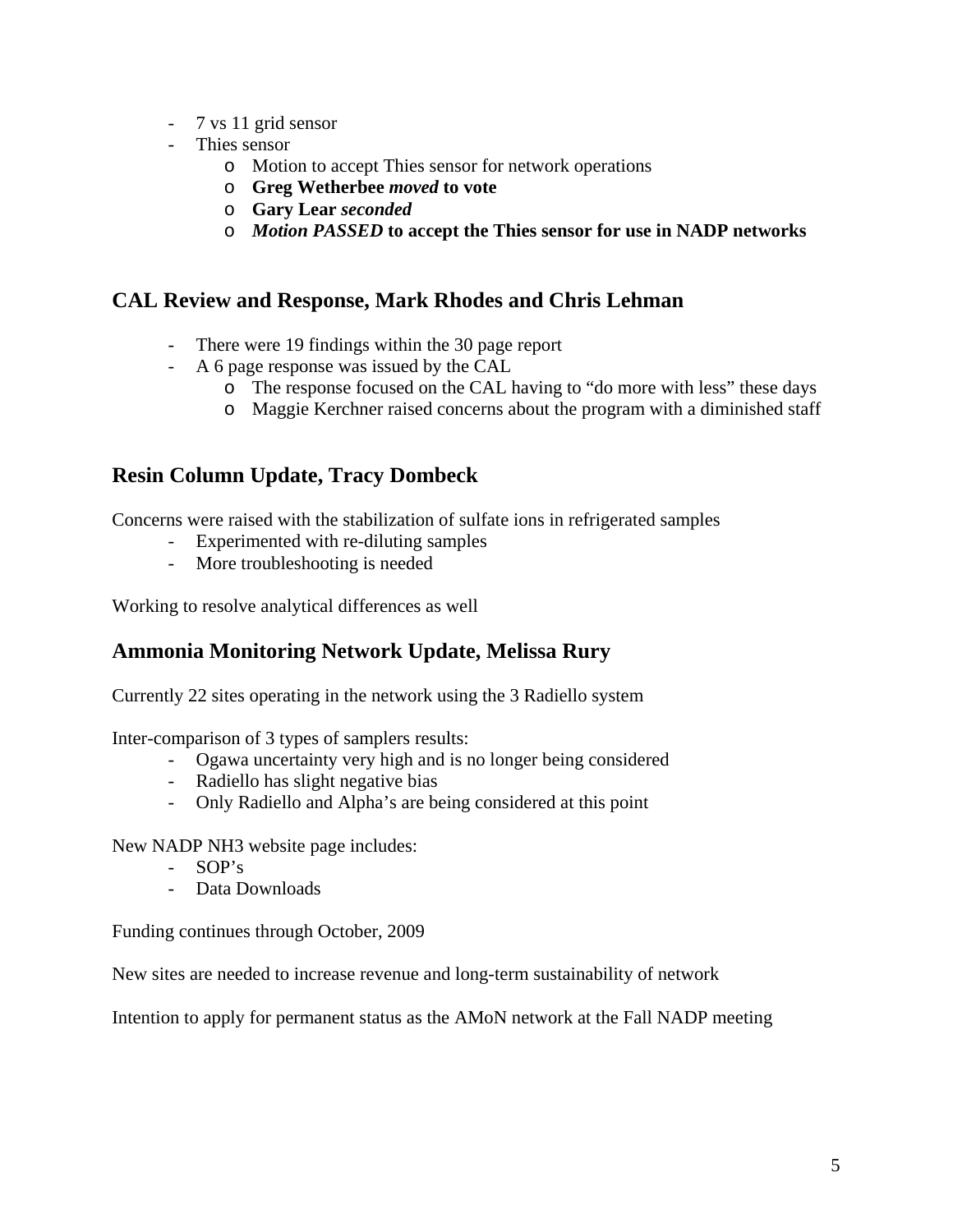# **USGS Field Audit Data Review, Greg Wetherbee**

Greg discussed his review of the spatial variability in % precipitation

- He will be posting results/differences on the website

# *Subcommittee and Work Group Agenda Review*

### **Data Management and Analysis Subcommittee – Tom Bergerhouse**

DMAS will discuss:

- the sensitivity of sensors
- Methylmercury updates
- Management and reporting status
- Uniform data management scheme

### **Ecological Response and Outreach Subcommittee – Andrew Johnson**

EROS (meeting jointly with CLAD) will discuss:

- Outreach efforts
- Website update issues
- Data access summary
- Funding for site operators

### **Network Operations Subcommittee – Matt Layden**

NOS will discuss:

- Aerochem vs N-Con collectors
	- o Co-location report
- NED Report
- Equipment issues
- New equipment and siting criteria
- USGS QA report
- Soybean Rust
- EMS Survey Report

### **Critical Loads Work Group – Tamara Blett**

CLAD will discuss:

- Reports from research on critical loads
- Education and outreach
	- o Past products
	- o New products for Fall mtg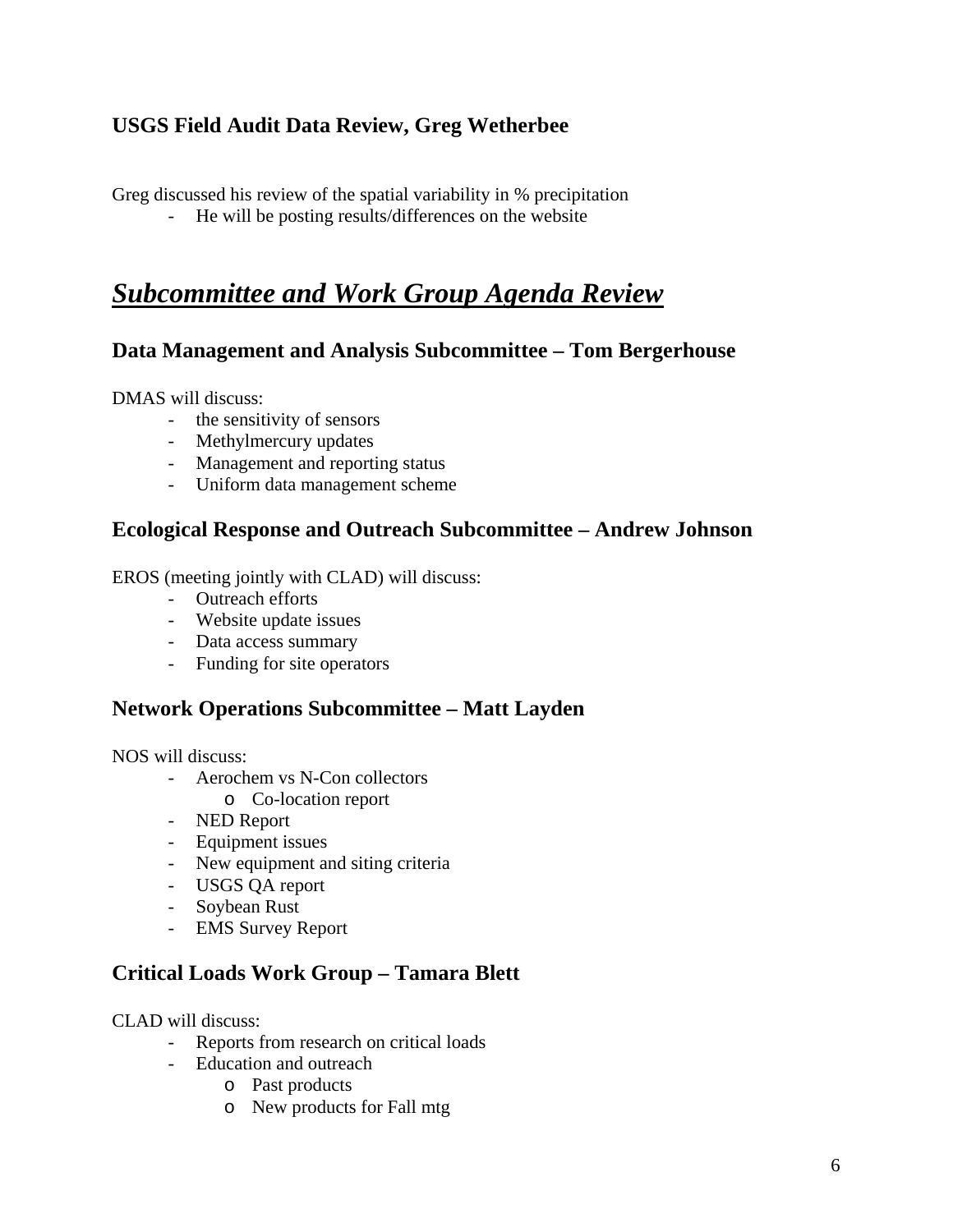- Critical loads comparisons
	- o European / US, for consistency
- Scientific review of the influence of diatoms on critical loads

### **Announcement of Field Trip Tuesday evening to Eric Edgerton's Monitoring Site west of Pensacola – Eric Prestbo**

# *Wednesday, April 29, 2009*

### **QA Report – Mark Rhodes**

*Motion* **by Mark Rhodes to approve the AD Hoc Committee for New Initiatives**  *Seconded* **by Greg Wetherbee**  *PASSED* **unanimously** 

### **Criterion 4 Issue – Mark Rhodes and Greg Wetherbee**

Much discussion about Criterion 4

- Snow pit experiment results were discussed
- Co-location experiments were discussed
- Changes to the maps were discussed
- "V" coded samples were discussed

Recommendations for motion:

- A) To eliminate criterion 4 from the NADP completeness criteria for current data
- B) Retain definition of v-coded samples, but no longer invalidate v-coded samples

#### *Motion* **by Mark Rhodes to vote on** *ONLY* **A recommendation**  *Seconded* **by Kristi Morris**  *Motion PASSED*

#### **Other discussion:**

- NO Vote on B recommendation
- Agreement that future development of a better v-code definition/procedure needs to be accomplished
- Should maps for 2008 reflect the change to the completeness criteria? Yes.

### **New NADP Website Status Report – Bob Larson**

Bob displayed the new webpage and format showing new features

- The projected launch is "sometime this summer"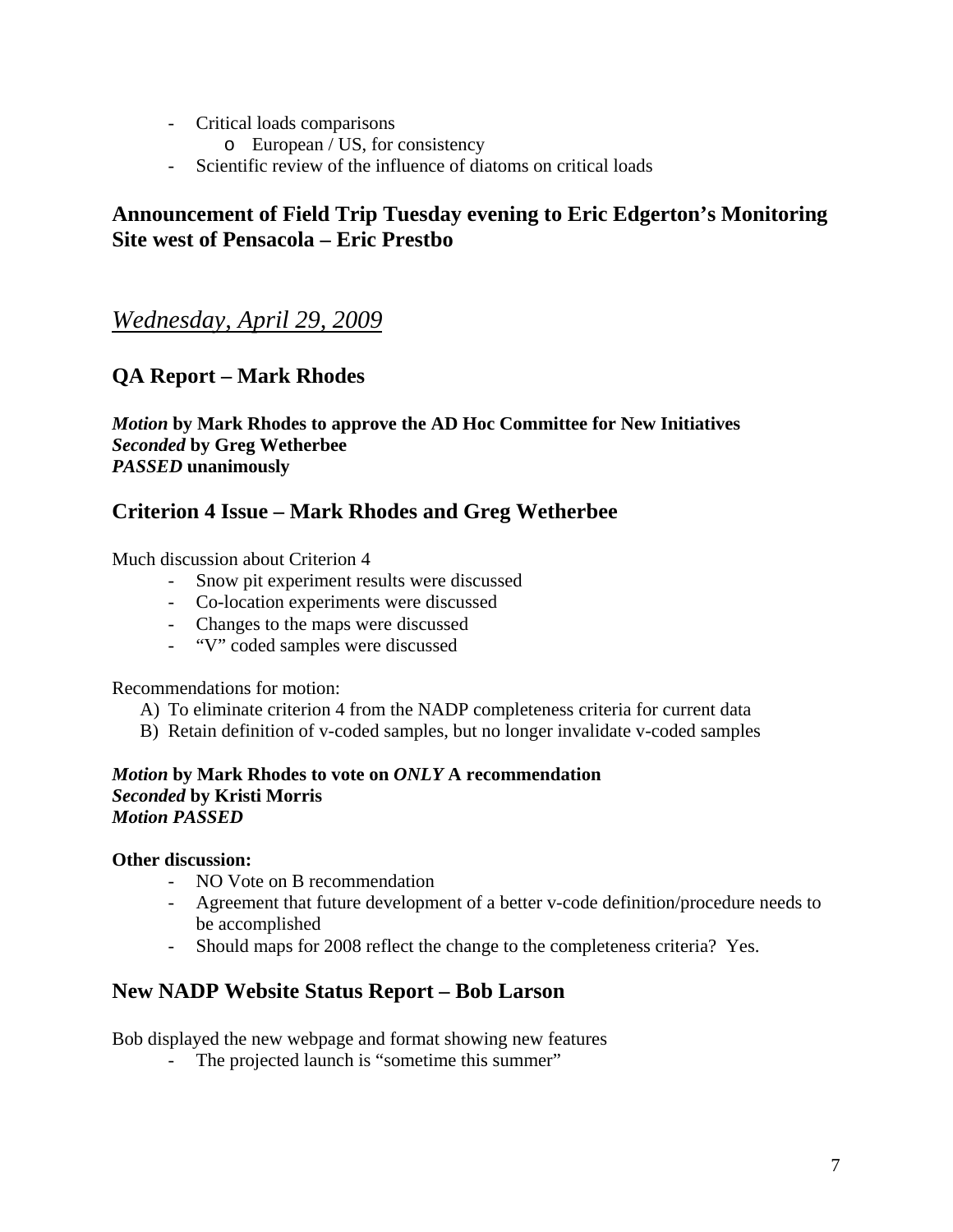Maggie Kerchner reminded the Joint Subcommittees that a motion was passed last year to allow all subcommittees to review and comment on new website products before it goes live on the public internet.

Data downloads functions were discussed

- Pam Padgett suggested a user survey for accessing data downloads
	- o possibly offering an opt-out option

# **Atmospheric Mercury Initiative – Mercury Initiative Workgroup**

### **Eric Prestbo, Tekran**

Eric discussed the development of the new network and participants

- He presented an NADP timeline for this initiative while highlighting milestones
- He also discussed reasons for pursuing a dry-deposition-type network

Eric discussed some of the documents that are to be posted on the NADP website

- New 12-point plan
- New field and data Standard Operating Procedure
- Site Survey SOP, with siting criteria
- QA Plan

### **Mark Olsen, USGS**

Mark discussed the AMI (Atmospheric Mercury Initiative) operations and his role as the Site Liaison.

- He has completed 12 of 20 site surveys scheduled for this year.

### **Tom Bergerhouse, CAL**

Tom reviewed website and data access issues

- He explained that over 770,000 records were available for download to the public
	- o Data is available in table or plot format
	- o Preliminary QA program flow has been established

### **David Gay, Program Office**

David discussed:

- Future directions
	- o A "newspaper" for daily data review by site liaison
	- o The workgroup may ask for Network approval at the Fall Meeting
		- $\blacksquare$  If so,
			- The 12-point plan will be presented
			- An oversight committee will be formed
	- o Discussions about the network and the role of the NADP